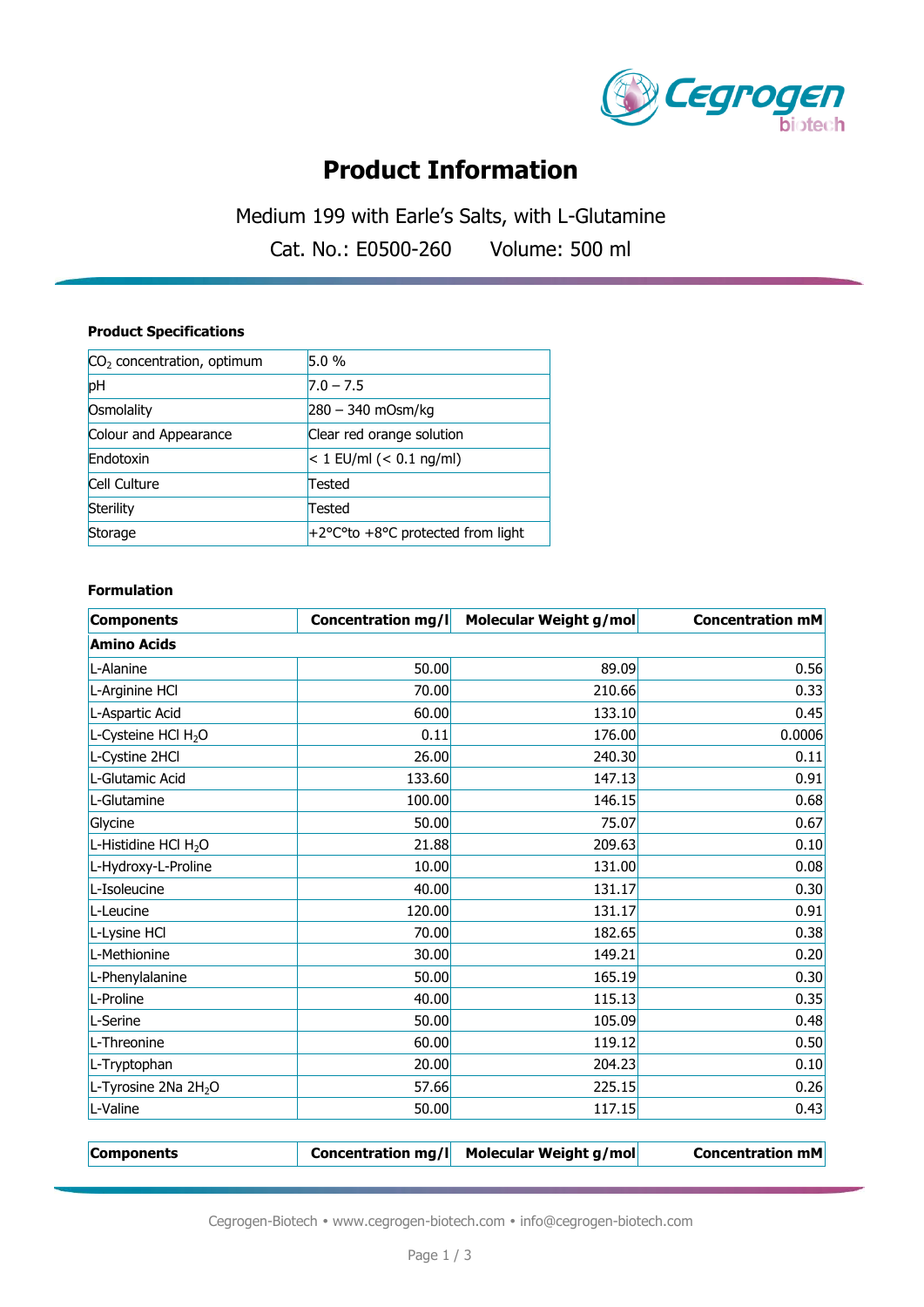

# **Product Information**

Medium 199 with Earle's Salts, with L-Glutamine

Cat. No.: E0500-260 Volume: 500 ml

| <b>Vitamins</b>                         |                           |                        |                         |
|-----------------------------------------|---------------------------|------------------------|-------------------------|
| Ascorbic Acid                           | 0.056                     | 176.12                 | 3.18E-4                 |
| D-Biotin                                | 0.01                      | 244.31                 | 4.09E-5                 |
| Choline chloride                        | 0.50                      | 139.62                 | 0.0036                  |
| D-Calcium Pantothenate                  | 0.01                      | 476.53                 | 2.10E-5                 |
| Folic Acid                              | 0.01                      | 441.40                 | 2.27E-5                 |
| Menadione Sodium Bisulfite              | 0.016                     | 276.24                 | 5.79E-5                 |
| myo-Inositol                            | 0.05                      | 180.16                 | 2.78E-4                 |
| Nicotinamide                            | 0.025                     | 122.12                 | 2.05E-4                 |
| Nicotinic Acid                          | 0.025                     | 123.11                 | 2.03E-4                 |
| Paraaminobenzoic Acid                   | 0.05                      | 137.14                 | 3.65E-4                 |
| Pyridoxal HCl                           | 0.025                     | 203.62                 | 1.23E-4                 |
| Pyridoxine HCl                          | 0.025                     | 205.64                 | 1.22E-4                 |
| Riboflavin                              | 0.01                      | 376.36                 | 2.66E-5                 |
| Thiamine HCl                            | 0.01                      | 337.27                 | 2.96E-5                 |
| Vitamin A (Acetate)                     | 0.14                      | 328.49                 | 4.26E-4                 |
| Vitamin D2 (Ergocalciferol)             | 0.10                      | 396.65                 | 2.52E-4                 |
| (±)-a-Tocopherol Phosphate 2Na          | 0.01                      | 554.65                 | 1.80E-5                 |
| <b>Inorganic Salts</b>                  |                           |                        |                         |
| Calcium Chloride 2H <sub>2</sub> O      | 265.00                    | 147.01                 | 1.80                    |
| Ferric Nitrate 9 H <sub>2</sub> O       | 0.72                      | 404.00                 | 0.0018                  |
| Magnesium Sulfate                       | 97.67                     | 120.37                 | 0.81                    |
| Potassium Chloride                      | 400.00                    | 74.55                  | 5.37                    |
| Sodium Bicarbonate                      | 1250.00                   | 84.01                  | 17.88                   |
| Sodium Chloride                         | 6800.00                   | 58.44                  | 116.36                  |
| Sodium Phosphate Monobasic<br>Anhydrous | 122.00                    | 119.98                 | 1.02                    |
| <b>Other Components</b>                 |                           |                        |                         |
| 2-Deoxy-D-Ribose                        | 0.50                      | 134.13                 | 0.004                   |
| <b>Adenine Sulfate</b>                  | 10.00                     | 184.17                 | 0.05                    |
| Adenosine 5'-Phosphate                  | 0.24                      | 365.24                 | 6.57E-4                 |
| Adenosine 5'-Triphosphate 2Na           | 1.00                      | 551.14                 | 0.002                   |
| Cholesterol                             | 0.20                      | 386.65                 | $5.17E-4$               |
| D-Glucose                               | 1000.00                   | 180.16                 | 5.55                    |
| L-Glutathione (reduced)                 | 0.05                      | 307.32                 | 1.63E-4                 |
| Guanine                                 | 0.30                      | 151.13                 | 0.002                   |
| Hypoxanthine                            | 0.30                      | 136.11                 | 0.002                   |
| <b>Components</b>                       | <b>Concentration mg/l</b> | Molecular Weight g/mol | <b>Concentration mM</b> |
| Phenol Red Sodium Salt                  | 21.3                      | 376.36                 | 0.057                   |

Cegrogen-Biotech • www.cegrogen-biotech.com • info@cegrogen-biotech.com